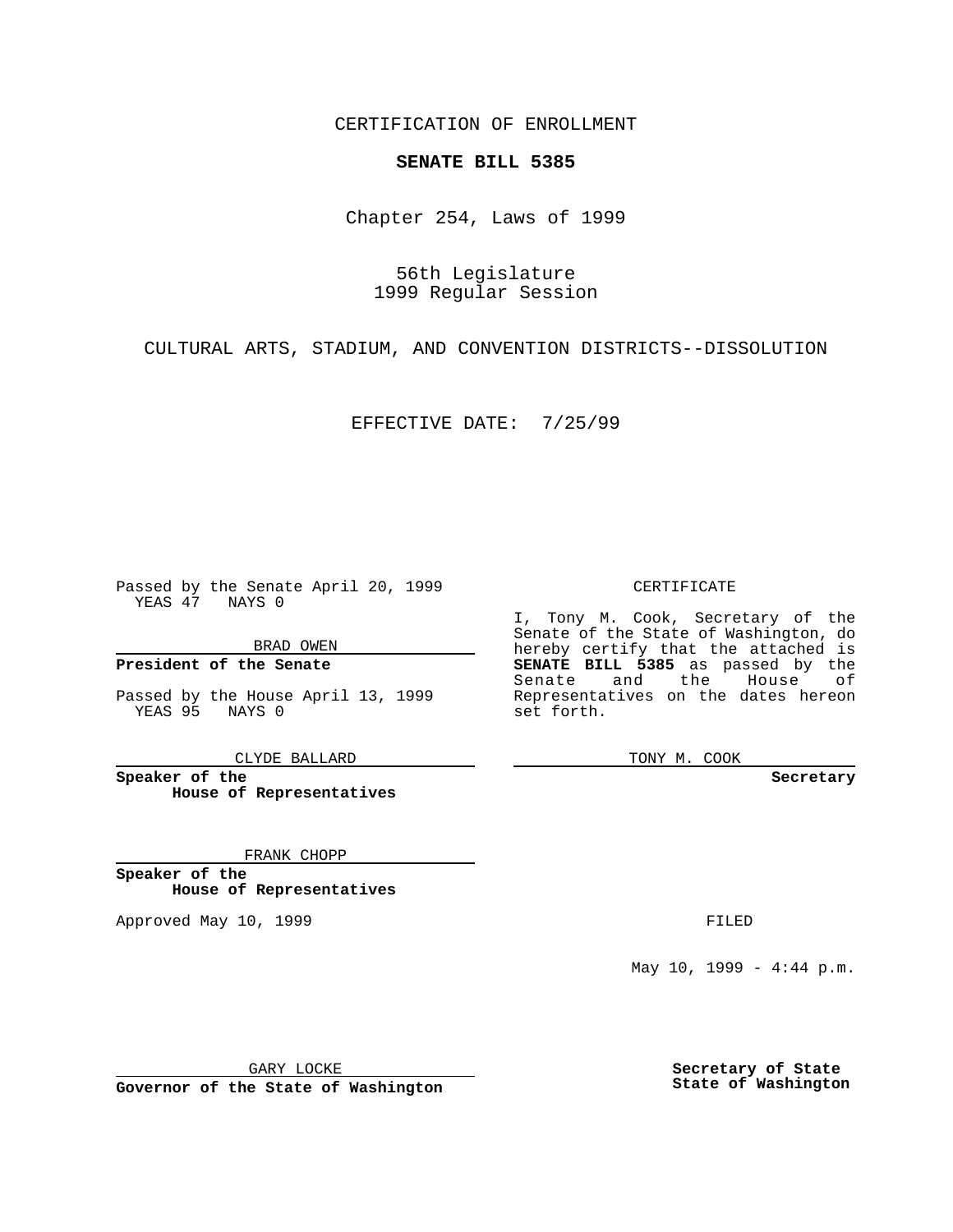## **SENATE BILL 5385** \_\_\_\_\_\_\_\_\_\_\_\_\_\_\_\_\_\_\_\_\_\_\_\_\_\_\_\_\_\_\_\_\_\_\_\_\_\_\_\_\_\_\_\_\_\_\_

\_\_\_\_\_\_\_\_\_\_\_\_\_\_\_\_\_\_\_\_\_\_\_\_\_\_\_\_\_\_\_\_\_\_\_\_\_\_\_\_\_\_\_\_\_\_\_

## AS AMENDED BY THE HOUSE

Passed Legislature - 1999 Regular Session

## **State of Washington 56th Legislature 1999 Regular Session**

**By** Senators Shin, Prentice, Winsley, Jacobsen, Patterson, T. Sheldon, Benton, Finkbeiner, Snyder, Rasmussen, Goings, Haugen, Hargrove, Gardner, Heavey, Deccio and McAuliffe

Read first time 01/21/1999. Referred to Committee on State & Local Government.

1 AN ACT Relating to dissolution of cultural arts, stadium and 2 convention districts; and amending RCW 67.38.160.

3 BE IT ENACTED BY THE LEGISLATURE OF THE STATE OF WASHINGTON:

4 **Sec. 1.** RCW 67.38.160 and 1982 1st ex.s. c 22 s 16 are each 5 amended to read as follows:

6 A cultural arts, stadium and convention district established in 7 accordance with this chapter shall be dissolved and its affairs 8 liquidated by either of the following methods:

9 (1) When so directed by a majority of persons in the district 10 voting on such question. An election placing such question before the 11 voters may be called in the following manner:

12  $((+1))$   $(a)$  By resolution of the cultural arts, stadium and 13 convention district governing authority;

14  $((2))$  (b) By resolution of the county legislative body or bodies 15 with the concurrence therein by resolution of the city council of a 16 component city; or

17  $((+3+))$   $(c)$  By petition calling for such election signed by at 18 least ten percent of the qualified voters residing within the district 19 filed with the auditor of the county wherein the largest portion of the